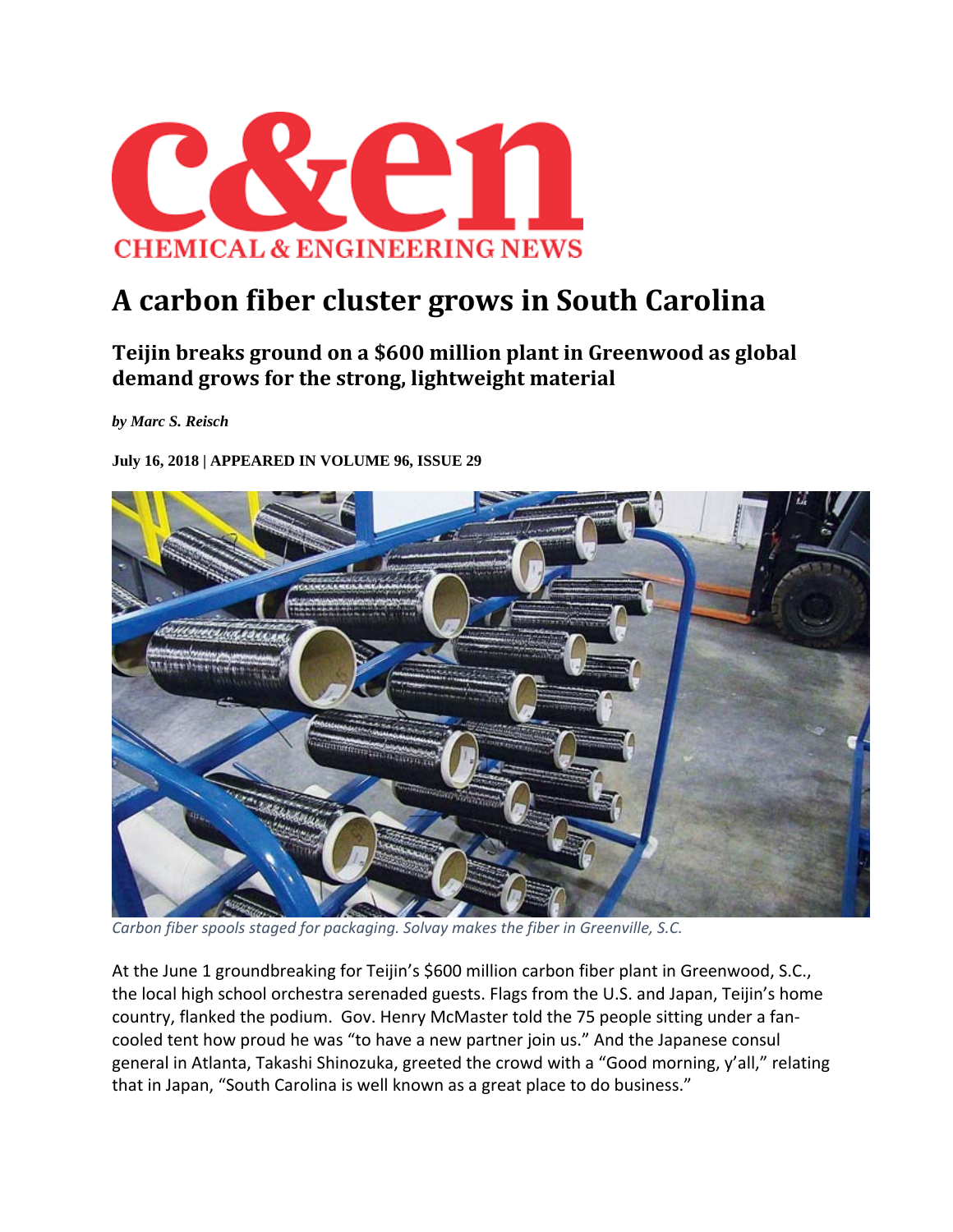Certainly, South Carolina seems like a great place for carbon fiber producers to do business. Just two years before Teijin broke ground, fellow Japanese firm Toray Industries started work on a \$1.4 billion plant in Spartanburg. And Solvay, which has been producing carbon fiber in nearby Greenville since 1981, expanded in 2016.

Consultants attribute the unusual carbon fiber buildup to the state's business‐friendly policies, low taxes, and moderate energy costs.

The three companies are also taking advantage of global trends that favor use of composites of plastic and carbon fiber in airplanes, wind turbines, and electric vehicles. The fiber's high strength relative to its weight makes it an alternative to steel and aluminum. However, some users indicate that high prices are the fiber's Achilles' heel and could slow its adoption, especially in automotive uses.

Teijin's choice of Greenwood as the site for its fiber plant has a historical resonance for the county and the state. Once upon a time, a great deal of South Carolina business centered on the textile fiber industry. In Greenwood, the local textile mill loomed large over the town's business landscape. But not anymore.

The world has changed, and though Greenwood Mills still exists, many of the jobs associated with the apparel industry have migrated to Asia.

## **"South Carolina is the least costly of the 48 contiguous U.S. states for manufacturing."**

## **John Boyd, principal, Boyd Co.**

Other echoes of the textile past live on in South Carolina. The Ascend Performance Materials nylon plant in Greenwood, dating to 1960, continues to employ nearly 500 workers who provide industrial and carpet fibers to regional customers.

But since 1990, Greenwood has begun to support some high‐technology operations. They include Fujifilm's North American research and printing‐plate operations and a gelatin‐capsule‐ making facility run by the pharmaceutical services firm Lonza.

South Carolina in general has embraced high‐technology manufacturing. The state hosts one of BMW's largest auto assembly plants. Aircraft maker Boeing assembles its Dreamliner wide‐body plane in Charleston. Both companies happen to use carbon fiber. According to the South Carolina Department of Commerce, 66,000 people work in automotive jobs and 108,000 in aerospace jobs in the state.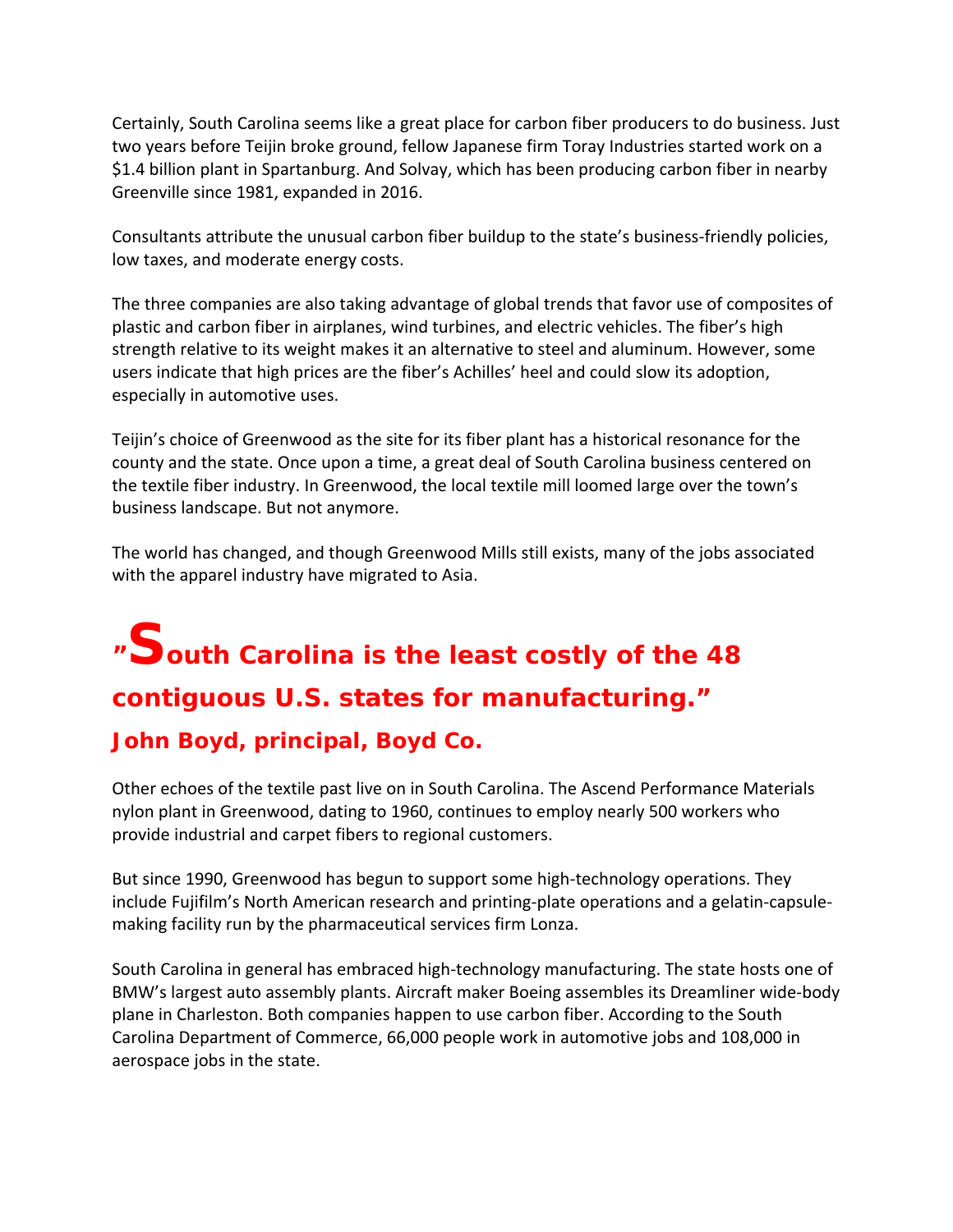At the June groundbreaking, Greenwood's textile past aligned with a high‐tech future. Like Greenwood, 100‐year‐old Teijin has textiles in its blood, getting its start making rayon fiber. The firm began producing carbon fiber in Japan in 1975 and has made it in Rockwood, Tenn., since 2004.

Teijin executives at the groundbreaking told C&EN that the plant should start up in 2020. The company expects to employ 220 people by 2030.

Production from the plant will at first supply aerospace composite customers, said Toshiya Koyama, head of the company's material business group. Within 10 years, the firm expects to make automotive‐grade fiber. For the time being, the raw material to make the fiber, polyacrylonitrile (PAN), will come from Teijin's plant in Mishima, Japan. The firm could decide in the future to make PAN at the Greenwood site.

While much of Teijin's carbon fiber now goes to customers who make composite parts, Koyama said the firm's strategy is to move downstream into composites itself. To make that plan a reality, Teijin bought Continental Structural Plastics (CSP) in 2016 for \$825 million.



The base plate and interior of the GMC Sierra's cargo box is made of a carbon fiber composite and is 28 *kg lighter than the steel version.*

Michigan‐based CSP is already a supplier of composite components to automakers. Most of CSP's composites are reinforced with glass fiber. But CSP is making a limited number of carbon‐ fiber-reinforced cargo beds for the 2019 GMC Sierra Denali pickup trucks. The notion of the cargo bed actually emerged from a carbon composite research alliance Teijin formed with General Motors in 2011. The CSP acquisition provided the means to make a carbon composite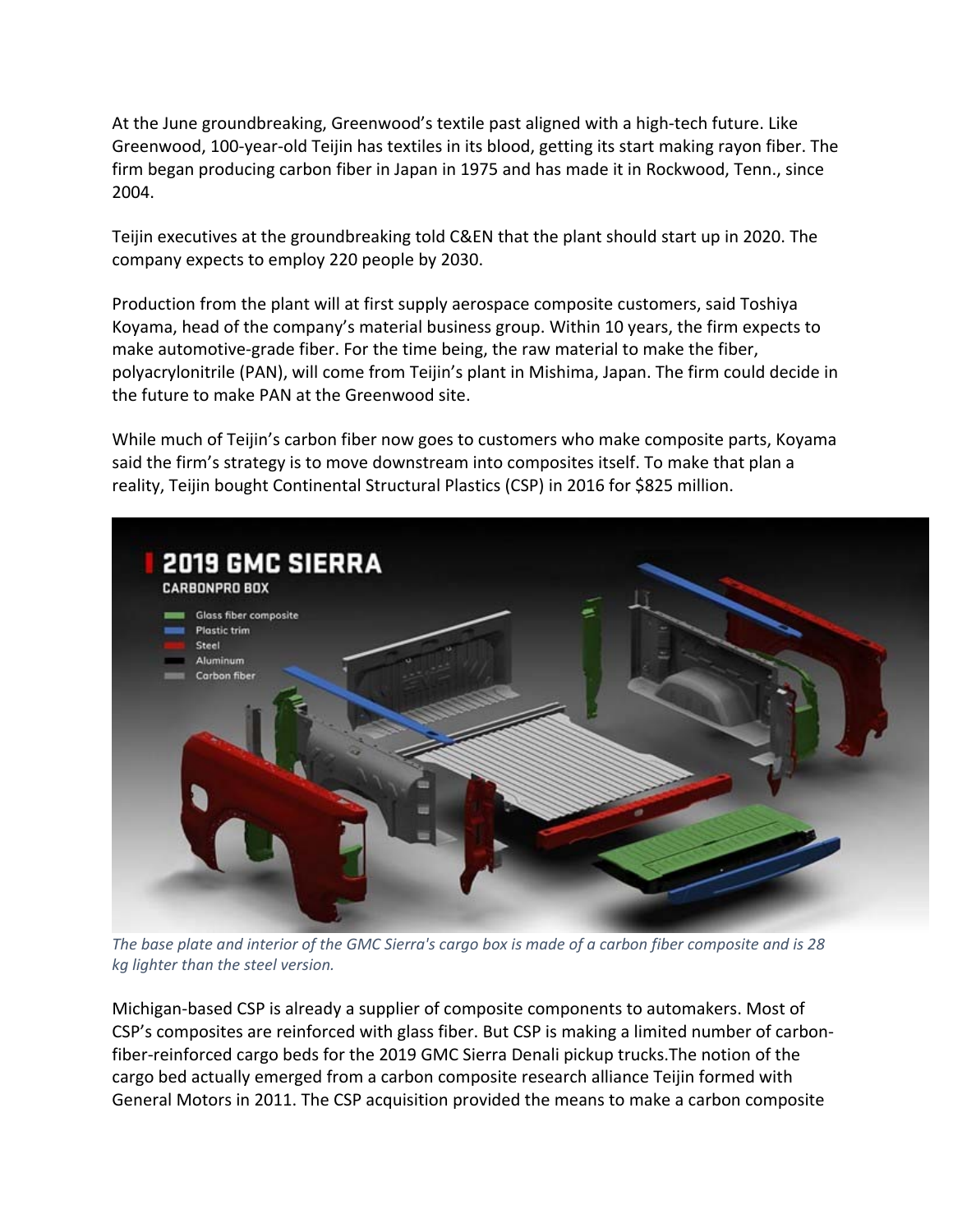cargo bed to replace GMC's steel version. Koyama said the cargo bed project bodes well for Teijin's future auto composite plans.

Given all the carbon fiber soon to come from South Carolina, the question of oversupply arises. The Solvay plant and the Teijin and Toray plants under construction are all within 100 km of each other.

Shukei Inui, manager of Teijin's carbon fiber business unit, pointed out that carbon fiber is a worldwide commodity. At least in Teijin's case, the plan is to export some of the fiber to other countries. The decision to locate in Greenwood had mostly to do with utility and labor costs plus state incentives and support from community leaders.

Teijin competitor Toray also cites strong government support as a reason for setting up its fiber plant in Spartanburg. The company started to scout for new sites as it was running out of room at its fiber operations in Decatur, Ala., according to Yasuo Suga, senior vice president of Toray's advanced composite division.

Another reason was the proximity of Boeing's composite‐making operations in Charleston, Suga added. The Spartanburg plant will begin to supply Boeing in 2019 after going through the aircraft maker's accreditation process, he said.

John Boyd, principal at Boyd Co., a location consulting firm, is not surprised that South Carolina ranks high on carbon fiber makers' site list. "South Carolina is the least costly of the 48 contiguous U.S. states for manufacturing," he said. Other benefits are the low rates of unionization and the Port of Charleston, which he calls one of the best managed and least congested ports on the East Coast.

Also figuring into the Japanese makers' choice to locate in the state is the relatively low cost of shipping carbon fiber, said Dan Pichler, a carbon fiber expert at CarbConsult. The fibers range in cost from about \$17 per kilogram for industrial‐grade fiber to \$80 for most aerospace‐grade material. It costs "only 1 to 2% of the fiber's value to ship it anywhere in the world," he said.

And carbon fiber is set for a significant increase in demand, Pichler said. He expects global fiber consumption to more than double from 60,000 metric tons in 2015 to about 150,000 metric tons in 2025.

Industrial applications, including for automotive, wind turbine, and other high‐tech uses, will account for the lion's share of growth, Pichler predicted. Aerospace use will continue to grow, but other industrial uses will outshine it, he said.

However, a recent move by BMW suggests that at least some in the auto industry are having second thoughts about wide use of carbon fiber. In November 2017, BMW sold its 49% stake in an automotive carbon fiber joint venture to its partner, the German carbon fiber maker SGL.